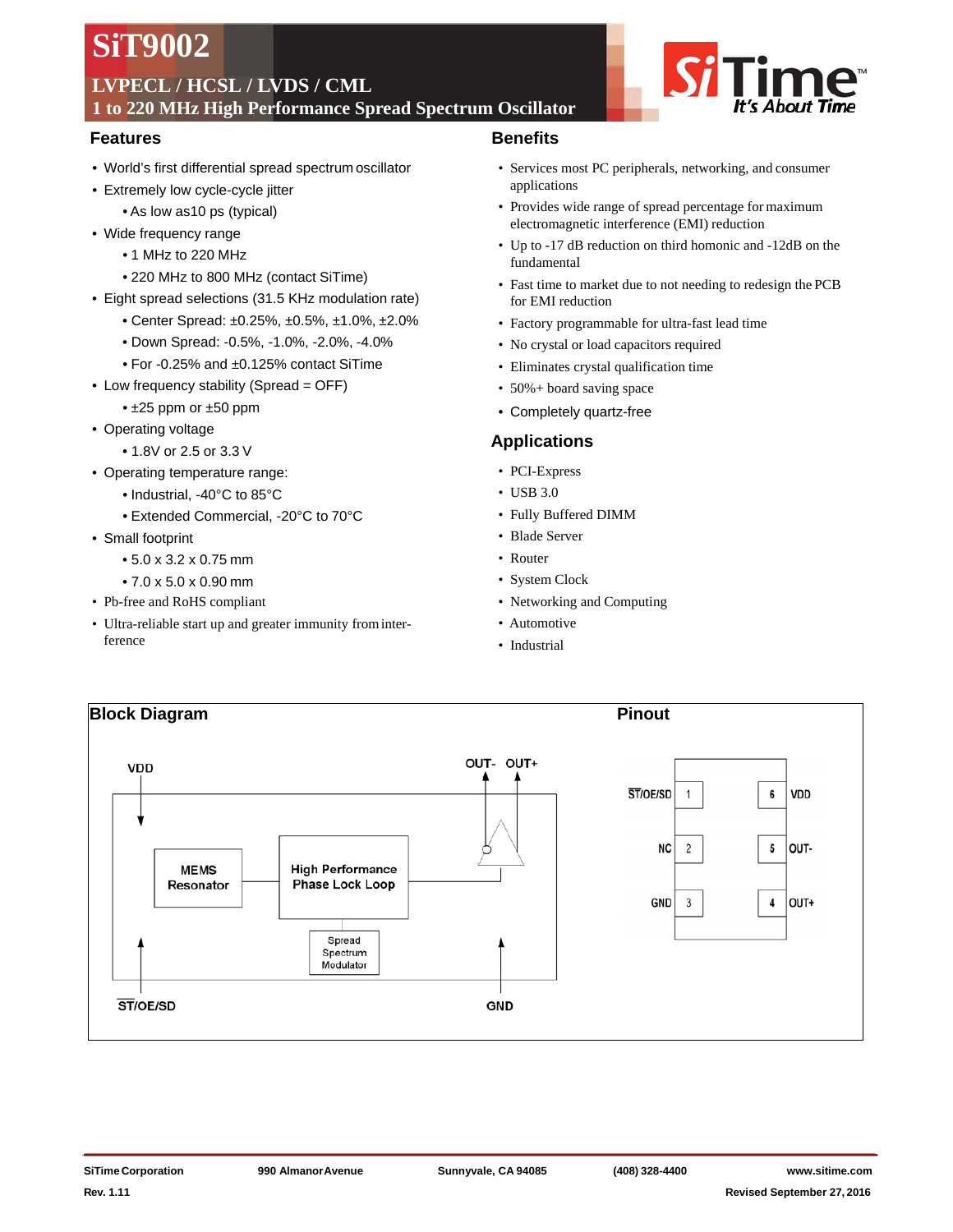**SiT9002**

## **LVPECL / HCSL / LVDS / CML 1 to 220 MHz High Performance Spread Spectrum Oscillator**



## **Pin Description**

| Pin No.  | <b>Name</b> |               | <b>Pin Description</b>                                                                                                                                                                                                                                                                                                                                                                                                                                          |
|----------|-------------|---------------|-----------------------------------------------------------------------------------------------------------------------------------------------------------------------------------------------------------------------------------------------------------------------------------------------------------------------------------------------------------------------------------------------------------------------------------------------------------------|
| 1        | ST/OE/SD    | Input         | Standby or Output Enable pin for OUT+ and OUT-.<br>OF:<br>When High or Open : $OUT+$ and $OUT-$ = active<br>When Low: OUT+ and OUT- = High Impedance state<br>ST:<br>When High or Open : $OUT+$ and $OUT-$ = active<br>When Low: $OUT+$ and $OUT-$ = Output is low (weak pull down), oscillation stops<br>SD: Spread Disable - disables spread spectrum<br>When High or Open: Spread Spectrum modulation = active<br>When Low: Spread Spectrum modulation = Off |
| <b>2</b> | <b>NC</b>   | <b>NA</b>     | No connect pin, leave it floating.                                                                                                                                                                                                                                                                                                                                                                                                                              |
| 3        | <b>GND</b>  | <b>IPower</b> | VDD power supply ground. Connect to ground                                                                                                                                                                                                                                                                                                                                                                                                                      |
| 4        | OUT+        | Output        | 1 to 220 MHz programmable clock output. For frequencies > 220 MHz contact SiTime                                                                                                                                                                                                                                                                                                                                                                                |
| 5        | OUT-        | Output        |                                                                                                                                                                                                                                                                                                                                                                                                                                                                 |
| 6        | <b>VDD</b>  | <b>Power</b>  | Power supply                                                                                                                                                                                                                                                                                                                                                                                                                                                    |

## **Absolute Maximum Ratings**

Attempted operation outside the absolute maximum ratings of the part may cause permanent damage to the part. Actual performance of the IC is only guaranteed within the operational specifications, not absolute maximum ratings.

#### **Absolute Maximum Table**

| <b>Parameter</b>                                                                                             | Min.        | Max.        | Unit   |
|--------------------------------------------------------------------------------------------------------------|-------------|-------------|--------|
| Storage Temperature                                                                                          | -65         | 150         | °C     |
| <b>VDD</b>                                                                                                   | $-0.5$      | 4           | V      |
| Vin                                                                                                          | $GND - 0.5$ | $VDD + 0.5$ | $\vee$ |
| Theta JA (with copper plane on VDD and GND) 5.0 x 3.2 package                                                |             | 68          | °C/W   |
| 7.0 x 5.0 package when center pad is soldered down<br>7.0 x 5.0 package when center pad is not soldered down |             | 38          | °C/W   |
|                                                                                                              |             | 90          | °C/W   |
| Theta JC (with PCB traces of 0.010 inch to all pins) 5.0 x 3.2 package                                       |             | 45          | °C/W   |
| 7.0 x 5.0 package when center pad is soldered down<br>7.0 x 5.0 package when center pad is not soldered down |             | 35          | °C/W   |
|                                                                                                              |             | 48          | °C/W   |
| Soldering Temperature (follow standard Pb free soldering guidelines)                                         |             | 260         | °C     |
| Number of Program Writes                                                                                     |             |             | NA     |
| Program Retention over -40 to 125C, Process, VDD (0 to 3.6V)                                                 |             | $1,000+$    | years  |
| Human Body Model (JESD22-A114)                                                                               | 2000        |             | V      |
| Charged Device Model (JESD22-C101)                                                                           | 750         |             |        |
| Machine Model (JESD22-A115)                                                                                  | 200         |             |        |

## **DC Electrical Specifications**

## **Environmental Compliance**

| <b>Parameter</b>           | <b>Condition/Test Method</b>                    |
|----------------------------|-------------------------------------------------|
| Mechanical Shock           | MIL-STD-883F, Method 2002                       |
| Mechanical Vibration       | MIL-STD-883F, Method 2007                       |
| <b>Temperature Cycle</b>   | MIL-STD-883F, Method 1010-65-150°C (1000 cycle) |
| Solderability              | MIL-STD-883F, Method 2003                       |
| Moisture Sensitivity Level | IMSL1 @ 260°C                                   |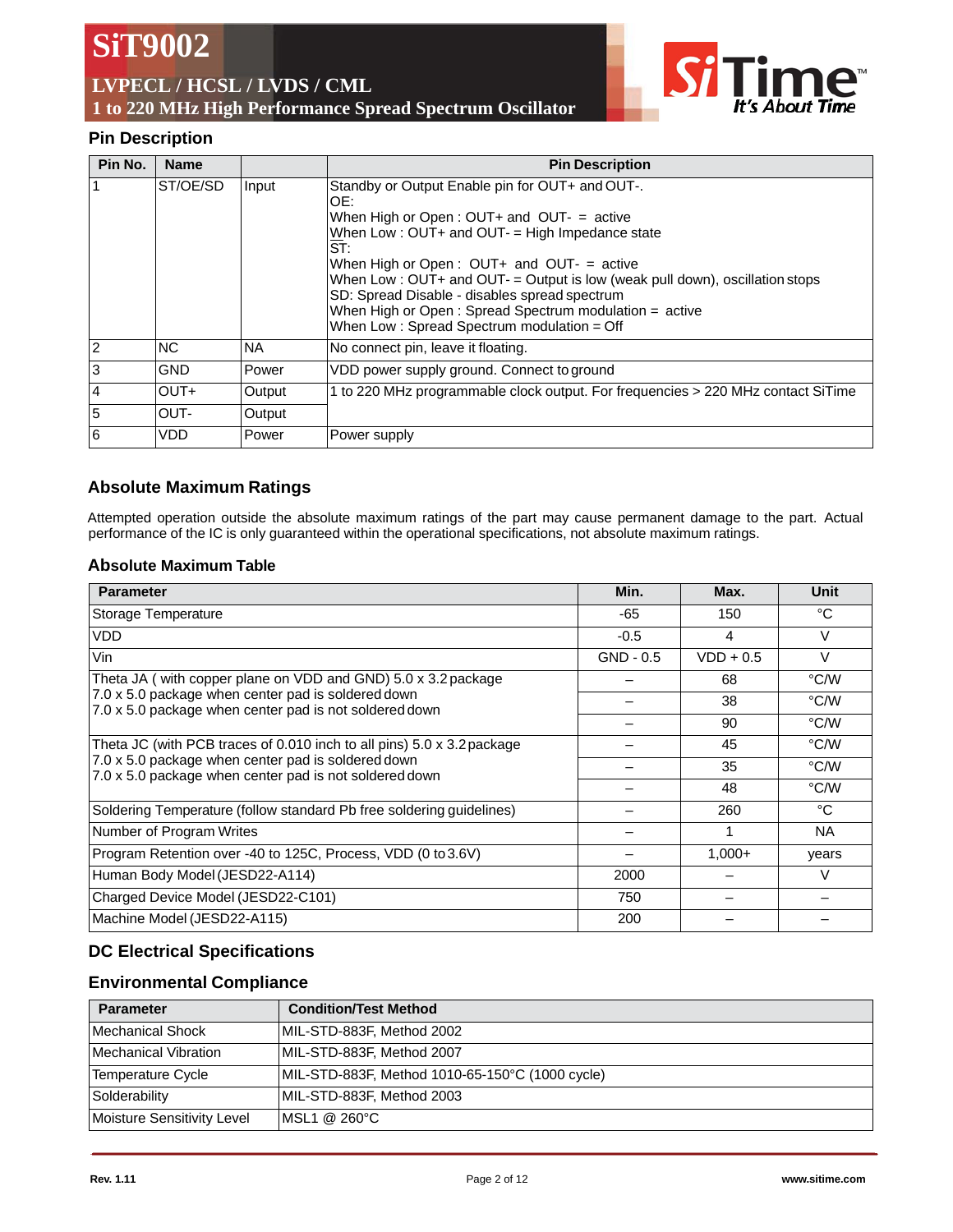**LVPECL / HCSL / LVDS / CML 1 to 220 MHz High Performance Spread Spectrum Oscillator**



## LVCMOS input, OE or  $\overline{ST}$  pin, 3.3V  $\pm$  10% or 2.5V  $\pm$  10% or 1.8V  $\pm$  5%, -40 to 85°C

| <b>Symbol</b>              | <b>Parameter</b>   | <b>Condition</b>                                                                         | Min.  | Typ. | Max. | Unit |
|----------------------------|--------------------|------------------------------------------------------------------------------------------|-------|------|------|------|
| $V_{\text{IH}}$            | Input High Voltage |                                                                                          | 70    |      |      | %Vdd |
| $V_{IL}$                   | Input Low Voltage  |                                                                                          |       |      | 30   | %Vdd |
| Πн                         | Input High Current | OE or ST or SD pin                                                                       |       |      | 10   | uA   |
| $\mathsf{H}_{\mathsf{IL}}$ | Input Low Current  | OE or ST or SD pin                                                                       | $-10$ |      |      | uA   |
| ' pu                       | Power Up Time      | Time from minimum power supply voltage to the<br>first cycle (Guaranteed no runt pulses) | —     |      | 10   | ms   |

## LVPECL,  $3.3V \pm 10\%$  or  $2.5V \pm 10\%$ , -40 to  $85^{\circ}$ C

| <b>Symbol</b>          | <b>Parameter</b>           | <b>Condition</b>                                   | Min.                     | Typ. | Max.        | <b>Unit</b> |
|------------------------|----------------------------|----------------------------------------------------|--------------------------|------|-------------|-------------|
| $V_{DD}$               | Supply Voltage             |                                                    | 2.97                     | 3.3  | 3.63        |             |
|                        |                            |                                                    | 2.25                     | 2.5  | 2.75        |             |
| <b>I</b> <sub>DD</sub> | Supply Current             | $V_{DD}$ = 3.3, Excluding Load Termination Current | $\overline{\phantom{0}}$ | 75   | 84          | mA          |
|                        |                            | $V_{DD}$ = 2.5, Excluding Load Termination Current | —                        | 75   | 84          | mA          |
| $V_{OH}$               | Output High Voltage        | 50 Ohm termination to $V_{DD}$ - 2.0V              | $VDD$ -1.1               |      | $VDD - 0.7$ | $\vee$      |
| $V_{OL}$               | <b>Output Low Voltage</b>  | See Figure 2,3.                                    | $VDD$ -2.0               |      | $VDD$ -1.4  | V           |
| V <sub>swing</sub>     | Pk-Pk Output Voltage Swing |                                                    | 600                      | 800  | 1000        | mV          |

## HCSL, 3.3V ±10% or 2.5V ±10%, -40 to 85°C

| Symbol             | <b>Parameter</b>           | <b>Condition</b>                                   | Min. | Typ. | Max. | Unit |
|--------------------|----------------------------|----------------------------------------------------|------|------|------|------|
| V <sub>DD</sub>    | Supply Voltage             |                                                    | 2.97 | 3.3  | 3.63 |      |
|                    |                            |                                                    | 2.25 | 2.5  | 2.75 |      |
| ססי                | <b>Supply Current</b>      | $V_{DD}$ = 3.3, Excluding Load Termination Current | —    | 73   | 80   | mA   |
|                    |                            | $V_{DD}$ = 2.5, Excluding Load Termination Current | —    | 73   | 80   | mA   |
| $V_{OH}$           | Output High Voltage        | 50 Ohm termination to GND                          | 0.6  | 0.75 | 0.95 | V    |
| Vol                | Output Low Voltage         | See Figure 4.                                      | 0.0  |      | 50   | mV   |
| V <sub>swing</sub> | Pk-Pk Output Voltage Swing |                                                    | 600  | 750  | 950  | mV   |

### LVDS,  $3.3V \pm 10\%$  or  $2.5V \pm 10\%$ , -40 to  $85^{\circ}$ C

| <b>Symbol</b>        | <b>Parameter</b>                   | <b>Condition</b>                                   | Min.                     | Typ. | Max. | <b>Unit</b> |
|----------------------|------------------------------------|----------------------------------------------------|--------------------------|------|------|-------------|
| V <sub>DD</sub>      | Supply Voltage                     |                                                    | 2.97                     | 3.3  | 3.63 | $\vee$      |
|                      |                                    |                                                    | 2.25                     | 2.5  | 2.75 | $\vee$      |
| $I_{DD}$             | <b>Supply Current</b>              | $V_{DD}$ = 3.3, Excluding Load Termination Current |                          | 75   | 85   | mA          |
|                      |                                    | $V_{DD}$ = 2.5, Excluding Load Termination Current | $\overline{\phantom{0}}$ | 70   | 77   | mA          |
| V <sub>OD1</sub>     | <b>Differential Output Voltage</b> | Swing Mode = Normal                                | 250                      | 350  | 450  | mV          |
| $\Delta V_{OD1}$     | V <sub>OD</sub> Magnitude Change   | Single load termination.<br>See Figure 5.          | —                        |      | 50   | mV          |
| $V_{OS1}$            | Offset Voltage                     |                                                    | —                        | 1.2  | —    | V           |
| $\Delta V_{OS1}$     | V <sub>OS</sub> Magnitude Change   |                                                    |                          |      | 50   | mV          |
| V <sub>OD2</sub>     | Differential Output Voltage        | Swing Mode = High                                  | 500                      | 700  | 900  | mV          |
| $\Delta V_{OD2}$     | V <sub>OD</sub> Magnitude Change   | Single load termination.<br>See Figure 5.          | -                        |      | 50   | mV          |
| $V_{OS2}$            | Offset Voltage                     |                                                    | —                        | 1.2  | -    | $\vee$      |
| $\Delta V_{\rm OS2}$ | V <sub>OS</sub> Magnitude Change   |                                                    | —                        |      | 50   | mV          |
| V <sub>OD3</sub>     | Differential Output Voltage        | Swing Mode = High                                  | 250                      | 350  | 450  | mV          |
| $\Delta V_{OD3}$     | V <sub>OD</sub> Magnitude Change   | Double load termination.<br>See Figure 6.          | —                        |      | 50   | mV          |
| V <sub>OS3</sub>     | Offset Voltage                     |                                                    | —                        | 1.2  |      | V           |
| $\Delta V_{\rm OS3}$ | V <sub>OS</sub> Magnitude Change   |                                                    |                          |      | 50   | mV          |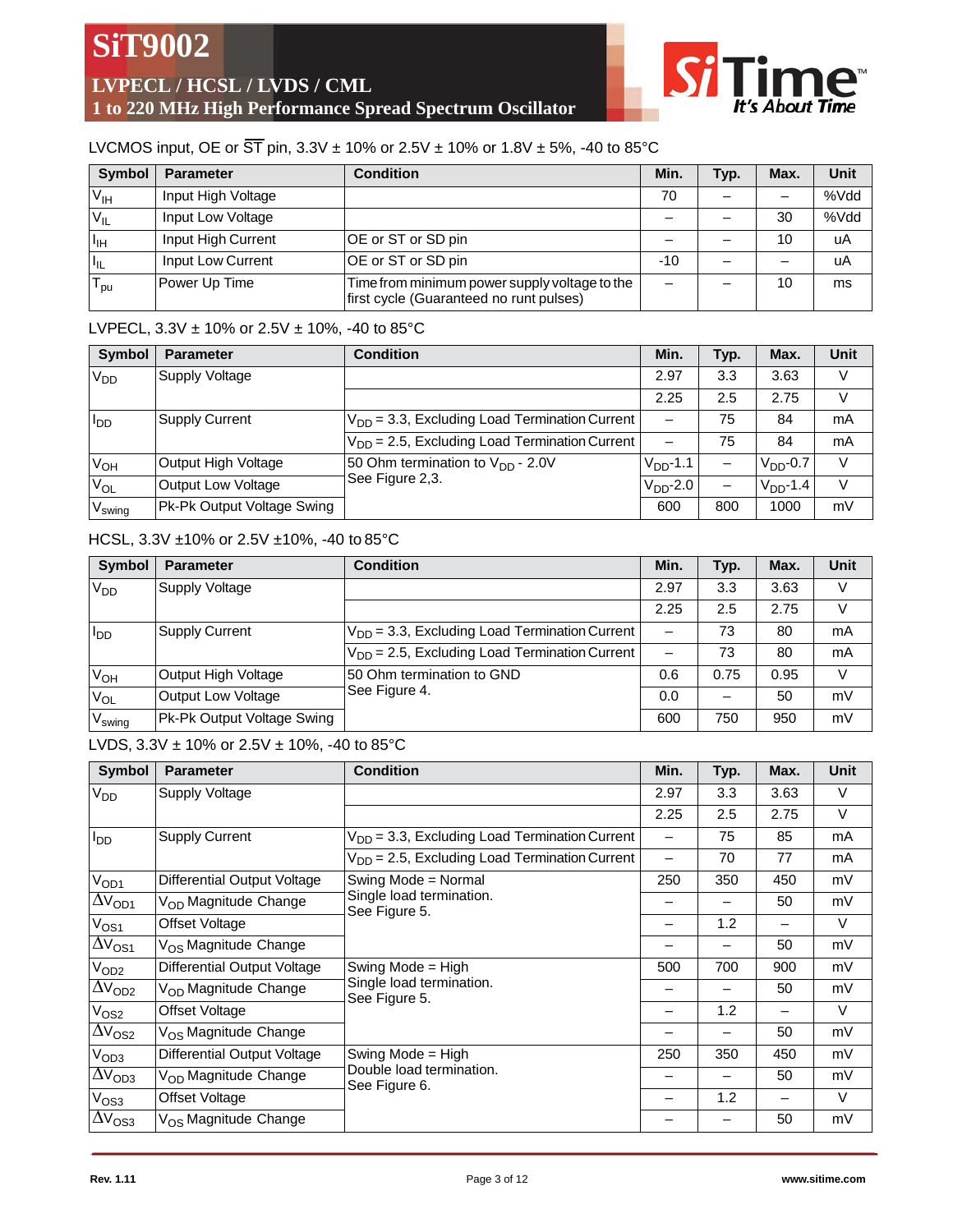**LVPECL / HCSL / LVDS / CML 1 to 220 MHz High Performance Spread Spectrum Oscillator**



## CML,  $3.3V \pm 10\%$  or  $2.5V \pm 10\%$  or  $1.8V \pm 5\%$ , -40 to  $85^{\circ}$ C

| <b>Symbol</b>       | <b>Parameter</b>           | <b>Condition</b>                         |                        | Min.           | Typ.          | Max.            | <b>Unit</b> |
|---------------------|----------------------------|------------------------------------------|------------------------|----------------|---------------|-----------------|-------------|
| V <sub>DD</sub>     | Supply Voltage             |                                          |                        | 2.97           | 3.3           | 3.63            | V           |
|                     |                            |                                          |                        | 2.25           | 2.5           | 2.75            | V           |
|                     |                            |                                          |                        | 1.71           | 1.8           | 1.89            | V           |
| ססי                 | <b>Supply Current</b>      | $V_{DD} = 3.3V$                          | Excluding Load         | -              | 48            | 51              | mA          |
|                     |                            | $V_{DD} = 2.5V$                          | Termination<br>Current |                | 48            | 51              | mA          |
|                     |                            | $VDD = 1.8V$                             | —                      | 48             | 51            | mA              |             |
| $V_{OH1}$           | Output High Voltage        | Swing Mode = Normal                      |                        | $VDD - 0.1$    | —             | $V_{DD}$        | $\vee$      |
| $V_{OL1}$           | <b>Output Low Voltage</b>  | Single Load Termination<br>See Figure 7. |                        | $VDD$ -0.55    | $VDD$ -0.425  | $VDD - 0.3$     | V           |
| V <sub>swing1</sub> | Pk-Pk Output Voltage Swing |                                          |                        | 300            | 425           | 550             | mV          |
| V <sub>OH2</sub>    | Output High Voltage        | Swing Mode = High                        |                        | $V_{DD}$ -0.1  |               | V <sub>DD</sub> | $\vee$      |
| $V_{OL2}$           | <b>Output Low Voltage</b>  | Single Load Termination<br>See Figure 7. |                        | $VDD$ -1.1     | $VDD - 0.85$  | $V_{DD}$ -0.6   | V           |
| $V_{\text{swing2}}$ | Pk-Pk Output Voltage Swing |                                          |                        | 600            | 850           | 1100            | mV          |
| $V_{OH3}$           | Output High Voltage        | Swing Mode = High                        |                        | $VDD - 0.1$    |               | V <sub>DD</sub> | V           |
| V <sub>OL3</sub>    | <b>Output Low Voltage</b>  | Double Load Termination<br>See Figure 8. |                        | $V_{DD}$ -0.55 | $VDD - 0.425$ | $VDD - 0.3$     | V           |
| $V_{\sf swing3}$    | Pk-Pk Output Voltage Swing |                                          |                        | 300            | 425           | 550             | mV          |

## **AC Electrical Specifications**

LVPECL,  $3.3V \pm 10\%$ , -40 to  $85^{\circ}$ C

| <b>Symbol</b>    | <b>Parameter</b>           | <b>Condition</b>                                                      |                                               | Min.  | Typ. | Max.  | <b>Unit</b> |
|------------------|----------------------------|-----------------------------------------------------------------------|-----------------------------------------------|-------|------|-------|-------------|
| $F_{\text{out}}$ | <b>Output Frequency</b>    |                                                                       |                                               |       |      | 220   | <b>MHz</b>  |
| $F_{stab}$       | <b>Frequency Stability</b> | Inclusive of initial stability,                                       | $-20$ to $70^{\circ}$ C                       | $-25$ |      | $+25$ | ppm         |
|                  |                            | operating temp., rated power<br>supply voltage change, load<br>change | $-40$ to 85 $\degree$ C                       | $-50$ |      | $+50$ | ppm         |
| $F_{\text{age}}$ | Aging                      | First year @ 25°C                                                     |                                               |       |      |       | <b>PPM</b>  |
| DC               | Duty Cycle                 |                                                                       |                                               | 45    |      | 55    | $\%$        |
| $t_R/t_F$        | Output Rise/Fall Time      | 20% to 80%                                                            |                                               | 100   | 150  | 300   | ps          |
| $T_{\rm CCJ}$    | Cycle-Cycle Jitter         |                                                                       | $F_{\text{out}}$ = 100 MHz, -0.5% down spread |       | 10   | 16    | ps          |
|                  |                            | $F_{\text{out}}$ = 150 MHz, -0.5% down spread                         |                                               |       | 8    | 14    | ps          |
|                  |                            | $F_{\text{out}}$ = 200 MHz, -0.5% down spread                         |                                               |       | 8    | 14    | ps          |

## LVPECL,  $2.5V \pm 10\%$ , -40 to  $85^{\circ}$ C

| Symbol           | <b>Parameter</b>             | <b>Condition</b>                                                                           |                                               | Min. | Typ.  | Max.  | Unit       |
|------------------|------------------------------|--------------------------------------------------------------------------------------------|-----------------------------------------------|------|-------|-------|------------|
| $F_{\text{out}}$ | <b>Output Frequency</b>      |                                                                                            |                                               | 1.0  |       | 220   | <b>MHz</b> |
| $F_{stab}$       | <b>Frequency Stability</b>   | $-20$ to $70^{\circ}$ C<br>Inclusive of initial stability,<br>operating temp., rated power | $-25$                                         |      | $+25$ | ppm   |            |
|                  |                              | supply voltage change, load<br>change                                                      | $-40$ to $85^{\circ}$ C                       | -50  |       | $+50$ | ppm        |
| $F_{age}$        | Aging                        | First year @ 25°C                                                                          |                                               |      |       |       | <b>PPM</b> |
| <b>DC</b>        | Duty Cycle                   |                                                                                            |                                               | 45   |       | 55    | $\%$       |
| $t_R/t_F$        | <b>Output Rise/Fall Time</b> | 20% to 80%                                                                                 |                                               | 100  | 150   | 300   | ps         |
| $T_{CCJ}$        | Cycle-Cycle Jitter           |                                                                                            | $F_{\text{out}}$ = 100 MHz, -0.5% down spread |      | 10    | 16    | ps         |
|                  |                              | $F_{\text{out}}$ = 150 MHz, -0.5% down spread                                              |                                               |      | 8     | 14    | ps         |
|                  |                              | $F_{\text{out}}$ = 200 MHz, -0.5% down spread                                              |                                               |      | 8     | 14    | ps         |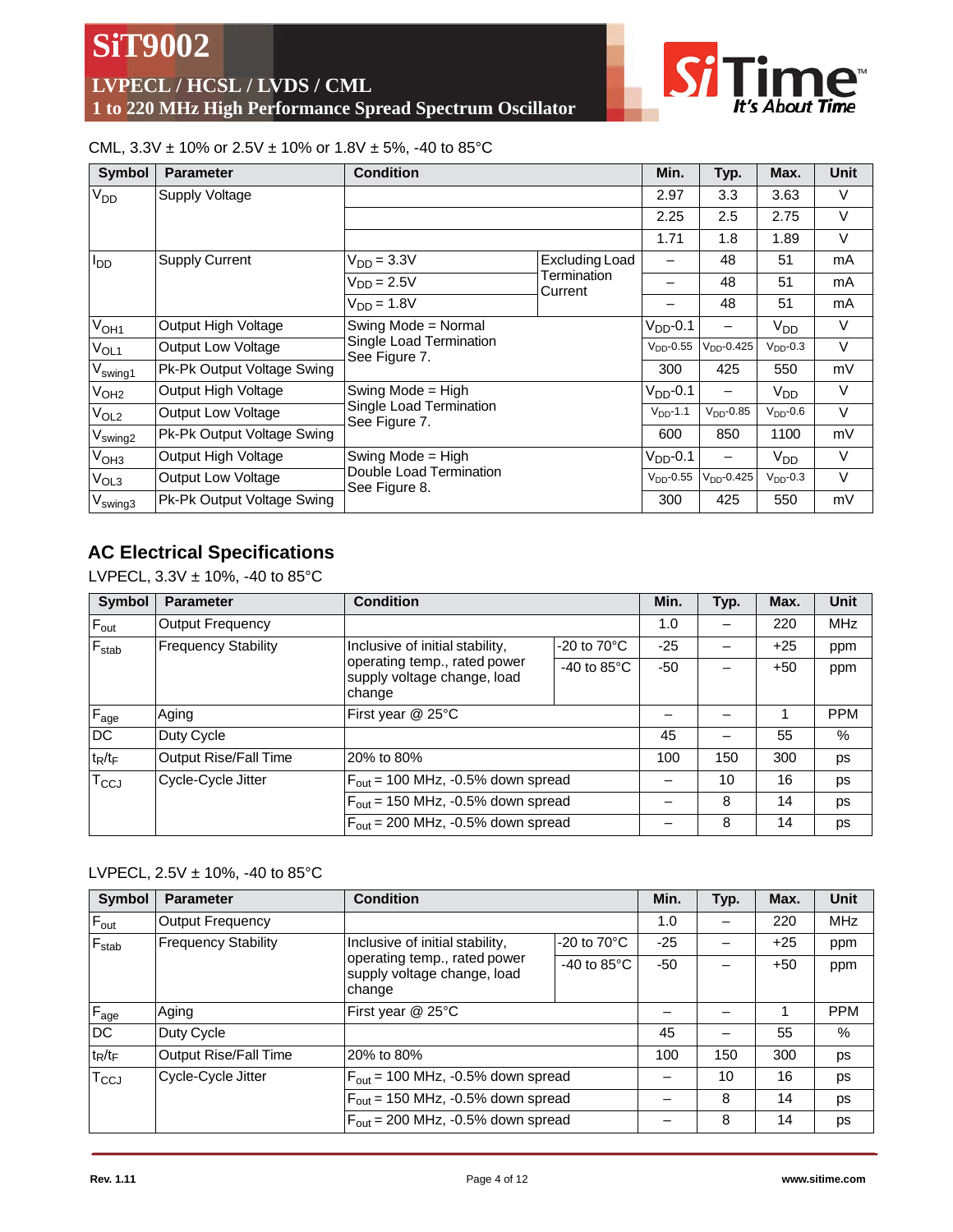

## HCSL, 3.3V ± 10%, -40 to 85°C

| Symbol                      | <b>Parameter</b>           | <b>Condition</b>                                                                                                                                             |                                               | Min.  | Typ.  | Max.  | <b>Unit</b> |
|-----------------------------|----------------------------|--------------------------------------------------------------------------------------------------------------------------------------------------------------|-----------------------------------------------|-------|-------|-------|-------------|
| $F_{\text{out}}$            | <b>Output Frequency</b>    |                                                                                                                                                              |                                               |       |       | 220   | <b>MHz</b>  |
| $F_{stab}$                  | <b>Frequency Stability</b> | $-20$ to $70^{\circ}$ C<br>Inclusive of initial stability,<br>operating temp., rated power<br>supply voltage change, load<br>-40 to $85^{\circ}$ C<br>change | $-25$                                         |       | $+25$ | ppm   |             |
|                             |                            |                                                                                                                                                              |                                               | $-50$ |       | $+50$ | ppm         |
| $F_{age}$                   | Aging                      | First year @ 25°C                                                                                                                                            |                                               |       |       |       | <b>PPM</b>  |
| <b>DC</b>                   | Duty Cycle                 |                                                                                                                                                              |                                               | 45    |       | 55    | %           |
| $t_R/t_F$                   | Output Rise/Fall Time      | 20% to 80%                                                                                                                                                   |                                               | 200   | 280   | 375   | ps          |
| $\mathsf{T}_{\mathsf{CCJ}}$ | Cycle-Cycle Jitter         |                                                                                                                                                              | $F_{\text{out}}$ = 100 MHz, -0.5% down spread |       | 10    | 16    | ps          |
|                             |                            | $F_{\text{out}}$ = 150 MHz, -0.5% down spread                                                                                                                |                                               |       | 10    | 15    | ps          |
|                             |                            | $F_{\text{out}}$ = 200 MHz, -0.5% down spread                                                                                                                |                                               |       | 10    | 15    | ps          |

## HCSL, 2.5V ± 10%, -40 to 85°C

| <b>Symbol</b> | <b>Parameter</b>             | <b>Condition</b>                                                |                                               | Min.  | Typ. | Max.  | <b>Unit</b> |
|---------------|------------------------------|-----------------------------------------------------------------|-----------------------------------------------|-------|------|-------|-------------|
| $F_{out}$     | Output Frequency             |                                                                 |                                               |       |      | 220   | <b>MHz</b>  |
| $F_{stab}$    | <b>Frequency Stability</b>   | Inclusive of initial stability,<br>operating temp., rated power | $-20$ to $70^{\circ}$ C                       |       |      | $+25$ | ppm         |
|               |                              | supply voltage change, load<br>change                           | -40 to $85^{\circ}$ C                         | $-50$ |      | $+50$ | ppm         |
| $F_{age}$     | Aging                        | First year @ 25°C                                               |                                               |       |      |       | <b>PPM</b>  |
| DC            | Duty Cycle                   |                                                                 |                                               | 45    |      | 55    | %           |
| $t_R/t_F$     | <b>Output Rise/Fall Time</b> | 20% to 80%                                                      |                                               | 200   | 300  | 400   | ps          |
| $T_{CCJ}$     | Cycle-Cycle Jitter           |                                                                 | $F_{\text{out}}$ = 100 MHz, -0.5% down spread |       | 9    | 19    | ps          |
|               |                              | $F_{\text{out}}$ = 150 MHz, -0.5% down spread                   |                                               |       | 9    | 17    | ps          |
|               |                              | $F_{\text{out}}$ = 200 MHz, -0.5% down spread                   |                                               |       | 9    | 15    | ps          |

## LVDS,  $3.3V \pm 10\%$ , -40 to  $85^{\circ}$ C

| Symbol           | <b>Parameter</b>             | <b>Condition</b>                                                                           |                       | Min.  | Typ. | Max.  | <b>Unit</b> |
|------------------|------------------------------|--------------------------------------------------------------------------------------------|-----------------------|-------|------|-------|-------------|
| $F_{\text{out}}$ | Output Frequency             |                                                                                            |                       | 1.0   | —    | 220   | <b>MHz</b>  |
| $F_{stab}$       | <b>Frequency Stability</b>   | Inclusive of initial stability,<br>$-20$ to $70^{\circ}$ C<br>operating temp., rated power |                       | $-25$ |      | $+25$ | ppm         |
|                  |                              | supply voltage change, load<br>change                                                      | -40 to $85^{\circ}$ C | -50   |      | $+50$ | ppm         |
| $F_{age}$        | Aging                        | First year @ 25°C                                                                          |                       |       |      |       | <b>PPM</b>  |
| <b>DC</b>        | Duty Cycle                   |                                                                                            |                       | 45    |      | 55    | $\%$        |
| $t_R/t_F$        | <b>Output Rise/Fall Time</b> | 20% to 80%                                                                                 |                       | 100   | 200  | 325   | ps          |
| $T_{\rm CCJ}$    | Cycle-Cycle Jitter           | $F_{\text{out}}$ = 100 MHz, -0.5% down spread                                              |                       |       | 11   | 19    | ps          |
|                  |                              | $F_{\text{out}}$ = 150 MHz, -0.5% down spread                                              |                       |       | 11   | 20    | ps          |
|                  |                              | $F_{\text{out}}$ = 200 MHz, -0.5% down spread                                              |                       |       | 11   | 21    | ps          |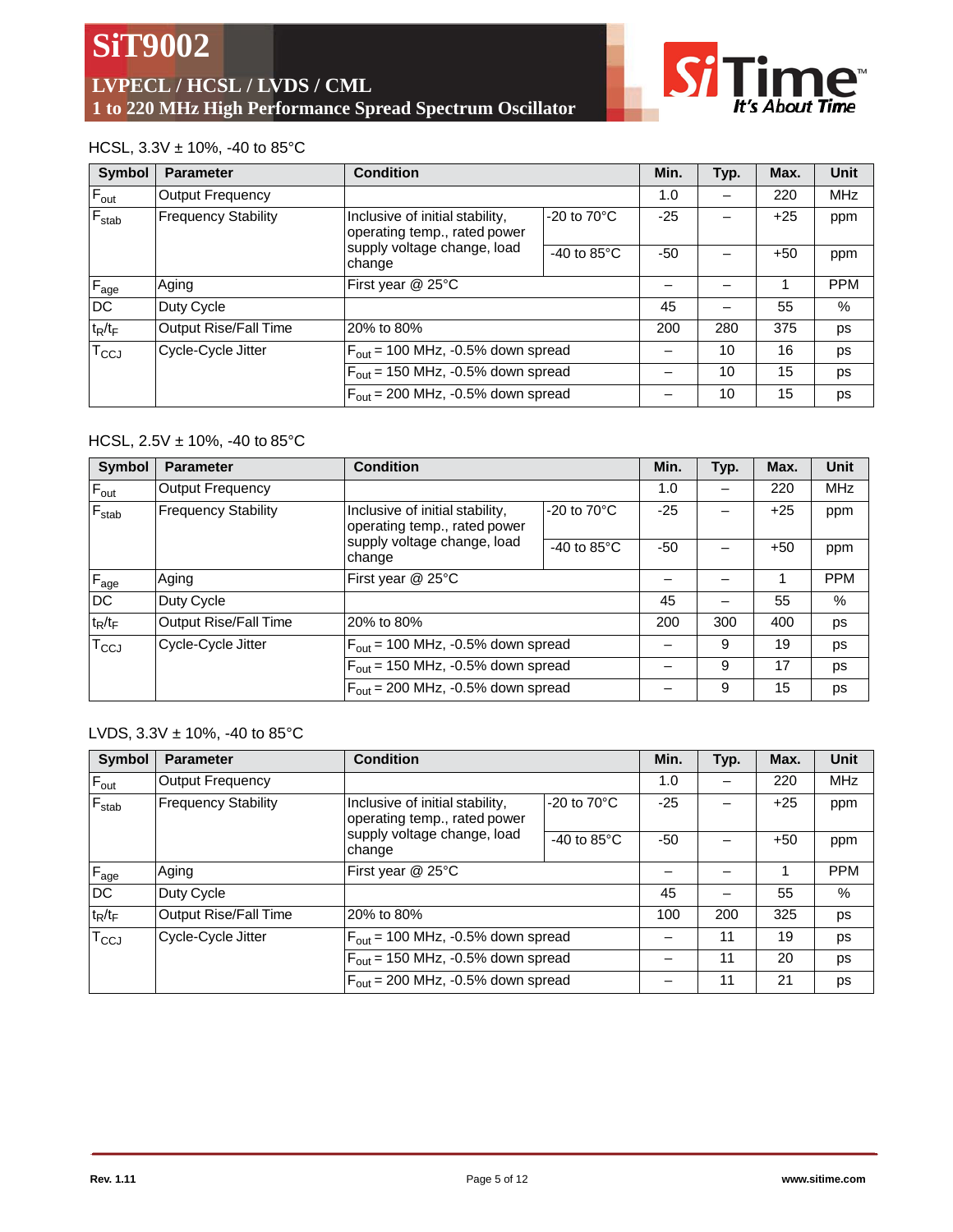**LVPECL / HCSL / LVDS / CML 1 to 220 MHz High Performance Spread Spectrum Oscillator**



## LVDS,  $2.5V \pm 10\%$ , -40 to  $85^{\circ}$ C

| <b>Symbol</b>    | <b>Parameter</b>             | <b>Condition</b>                                                                                                                                |                       | Min.  | Typ. | Max.  | <b>Unit</b> |
|------------------|------------------------------|-------------------------------------------------------------------------------------------------------------------------------------------------|-----------------------|-------|------|-------|-------------|
| $F_{\text{out}}$ | Output Frequency             |                                                                                                                                                 |                       | 1.0   |      | 220   | <b>MHz</b>  |
| $F_{stab}$       | <b>Frequency Stability</b>   | Inclusive of initial stability,<br>operating temp., rated power                                                                                 | -20 to $70^{\circ}$ C | $-25$ |      | $+25$ | ppm         |
|                  |                              | supply voltage change, load<br>change                                                                                                           | -40 to $85^{\circ}$ C | $-50$ |      | $+50$ | ppm         |
| $F_{\text{age}}$ | Aging                        | First year @ 25°C                                                                                                                               |                       |       |      |       | <b>PPM</b>  |
| DC               | Duty Cycle                   |                                                                                                                                                 |                       | 45    |      | 55    | $\%$        |
| $t_R/t_F$        | <b>Output Rise/Fall Time</b> | 20% to 80%                                                                                                                                      |                       | 100   | 260  | 325   | ps          |
| $T_{CCJ}$        | Cycle-Cycle Jitter           | $F_{\text{out}}$ = 100 MHz, -0.5% down spread<br>$F_{\text{out}}$ = 150 MHz, -0.5% down spread<br>$F_{\text{out}}$ = 200 MHz, -0.5% down spread |                       |       | 14   | 26    | ps          |
|                  |                              |                                                                                                                                                 |                       |       | 14   | 26    | ps          |
|                  |                              |                                                                                                                                                 |                       |       | 14   | 27    | ps          |

### CML,  $3.3V \pm 10\%$ , -40 to  $85^{\circ}$ C

| <b>Symbol</b>    | <b>Parameter</b>           | <b>Condition</b>                                                                                                                                |                       | Min.  | Typ. | Max.  | <b>Unit</b>   |
|------------------|----------------------------|-------------------------------------------------------------------------------------------------------------------------------------------------|-----------------------|-------|------|-------|---------------|
| $F_{\text{out}}$ | Output Frequency           |                                                                                                                                                 |                       | 1.0   |      | 220   | <b>MHz</b>    |
| $F_{stab}$       | <b>Frequency Stability</b> | $-20$ to $70^{\circ}$ C<br>Inclusive of initial stability,<br>operating temp., rated power                                                      |                       | $-25$ |      | $+25$ | ppm           |
|                  |                            | supply voltage change, load<br>change                                                                                                           | -40 to $85^{\circ}$ C | $-50$ |      | $+50$ | ppm           |
| $F_{\text{age}}$ | Aging                      | First year @ 25°C                                                                                                                               |                       |       |      |       | <b>PPM</b>    |
| DC               | Duty Cycle                 |                                                                                                                                                 |                       | 45    |      | 55    | $\frac{0}{0}$ |
| $t_R/t_F$        | Output Rise/Fall Time      | 20% to 80%                                                                                                                                      |                       | 150   | 220  | 300   | ps            |
| $T_{\text{CCJ}}$ | Cycle-Cycle Jitter         | $F_{\text{out}}$ = 100 MHz, -0.5% down spread<br>$F_{\text{out}}$ = 150 MHz, -0.5% down spread<br>$F_{\text{out}}$ = 200 MHz, -0.5% down spread |                       |       | 11   | 20    | ps            |
|                  |                            |                                                                                                                                                 |                       |       | 11   | 18    | ps            |
|                  |                            |                                                                                                                                                 |                       |       | 10   | 19    | ps            |

## CML,  $2.5V \pm 10\%$ , -40 to  $85^{\circ}$ C

| <b>Symbol</b>    | <b>Parameter</b>           | <b>Condition</b>                                                                                                                                |                         | Min.  | Typ. | Max.  | Unit       |
|------------------|----------------------------|-------------------------------------------------------------------------------------------------------------------------------------------------|-------------------------|-------|------|-------|------------|
| $F_{\text{out}}$ | Output Frequency           |                                                                                                                                                 |                         | 1.0   |      | 220   | <b>MHz</b> |
| $F_{stab}$       | <b>Frequency Stability</b> | Inclusive of initial stability,<br>operating temp., rated power                                                                                 | $-20$ to $70^{\circ}$ C | $-25$ |      | $+25$ | ppm        |
|                  |                            | supply voltage change, load<br>change                                                                                                           | -40 to $85^{\circ}$ C   | $-50$ |      | $+50$ | ppm        |
| $F_{\text{age}}$ | Aging                      | First year @ 25°C                                                                                                                               |                         |       |      |       | <b>PPM</b> |
| DC               | Duty Cycle                 |                                                                                                                                                 |                         | 45    |      | 55    | $\%$       |
| $t_R/t_F$        | Output Rise/Fall Time      | 20% to 80%                                                                                                                                      |                         | 150   | 230  | 300   | ps         |
| $T_{CCJ}$        | Cycle-Cycle Jitter         | $F_{\text{out}}$ = 100 MHz, -0.5% down spread<br>$F_{\text{out}}$ = 150 MHz, -0.5% down spread<br>$F_{\text{out}}$ = 200 MHz, -0.5% down spread |                         |       | 13   | 22    | ps         |
|                  |                            |                                                                                                                                                 |                         |       | 12   | 19    | ps         |
|                  |                            |                                                                                                                                                 |                         |       | 11   | 20    | ps         |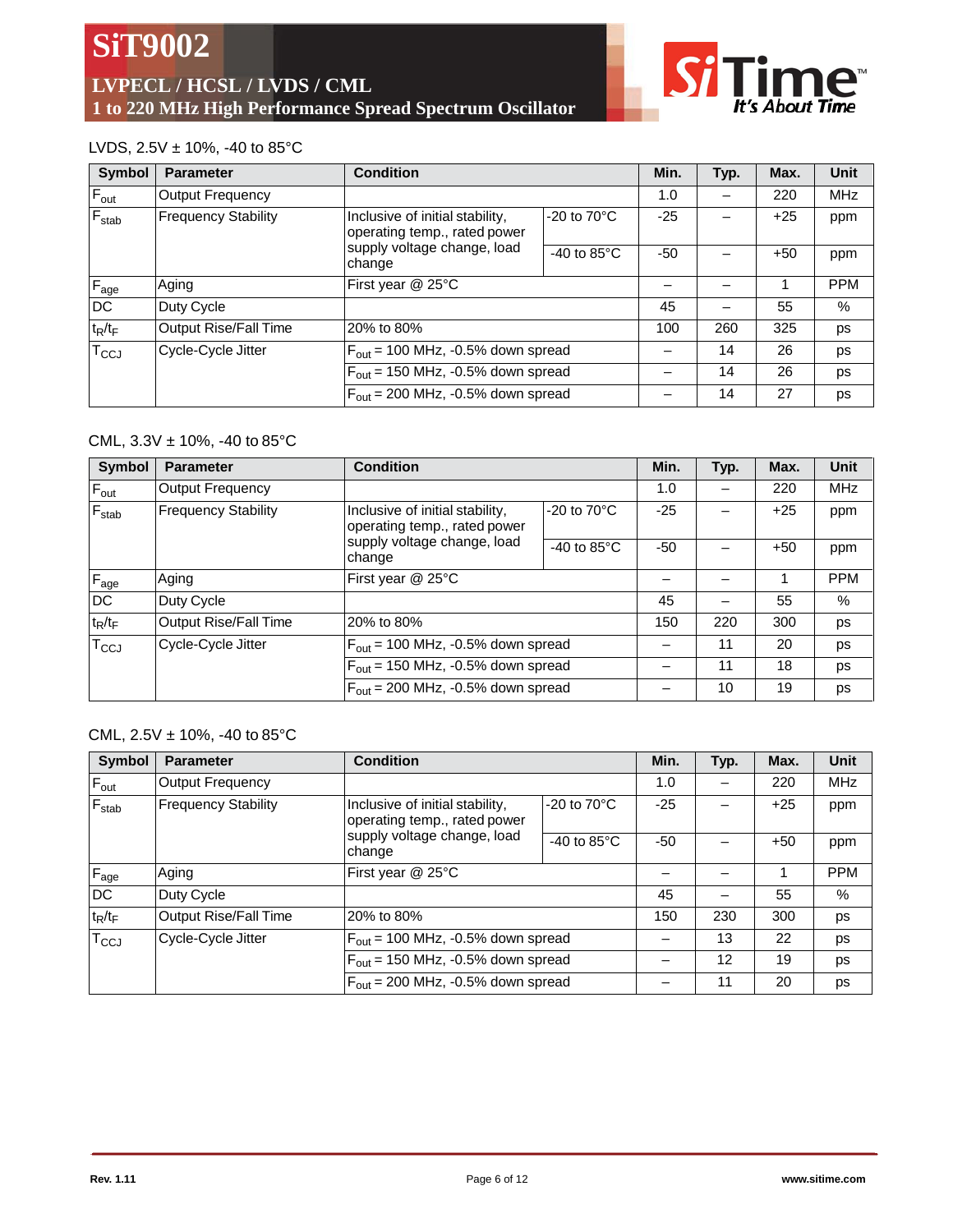**SiT9002 LVPECL / HCSL / LVDS / CML 1 to 220 MHz High Performance Spread Spectrum Oscillator**

### CML,  $1.8V \pm 5\%$ , -40 to 85°C

| <b>Symbol</b>    | <b>Parameter</b>                                                                              | <b>Condition</b>                              |                         | Min.  | Typ. | Max.  | Unit       |
|------------------|-----------------------------------------------------------------------------------------------|-----------------------------------------------|-------------------------|-------|------|-------|------------|
| $F_{\text{out}}$ | <b>Output Frequency</b>                                                                       |                                               |                         | 1.0   |      | 220   | <b>MHz</b> |
| $F_{stab}$       | <b>Frequency Stability</b><br>Inclusive of initial stability,<br>operating temp., rated power |                                               | $-20$ to $70^{\circ}$ C | $-25$ |      | $+25$ | ppm        |
|                  |                                                                                               | supply voltage change, load<br>change         | -40 to $85^{\circ}$ C   | $-50$ |      | $+50$ | ppm        |
| $F_{age}$        | Aging                                                                                         | First year @ 25°C                             |                         |       |      |       | <b>PPM</b> |
| DC               | Duty Cycle                                                                                    |                                               |                         | 45    |      | 55    | %          |
| $t_R/t_F$        | <b>Output Rise/Fall Time</b>                                                                  | 20% to 80%                                    |                         | 150   | 230  | 300   | ps         |
| $T_{\rm CCJ}$    | Cycle-Cycle Jitter                                                                            | $F_{\text{out}}$ = 100 MHz, -0.5% down spread |                         |       | 13   | 23    | ps         |
|                  |                                                                                               | $F_{\text{out}}$ = 150 MHz, -0.5% down spread |                         |       | 12   | 22    | ps         |
|                  | $F_{\text{out}}$ = 200 MHz, -0.5% down spread                                                 |                                               |                         | 12    | 21   | ps    |            |

#### **Termination Diagrams**



| $VDD = 3.3V$   |
|----------------|
| $R1 = 150$ Ohm |
| $VDD = 2.5V$   |
| $R1 = 120$ Ohm |

It's About Time

**Figure 1. LVPECL AC Coupled Typical Termination**



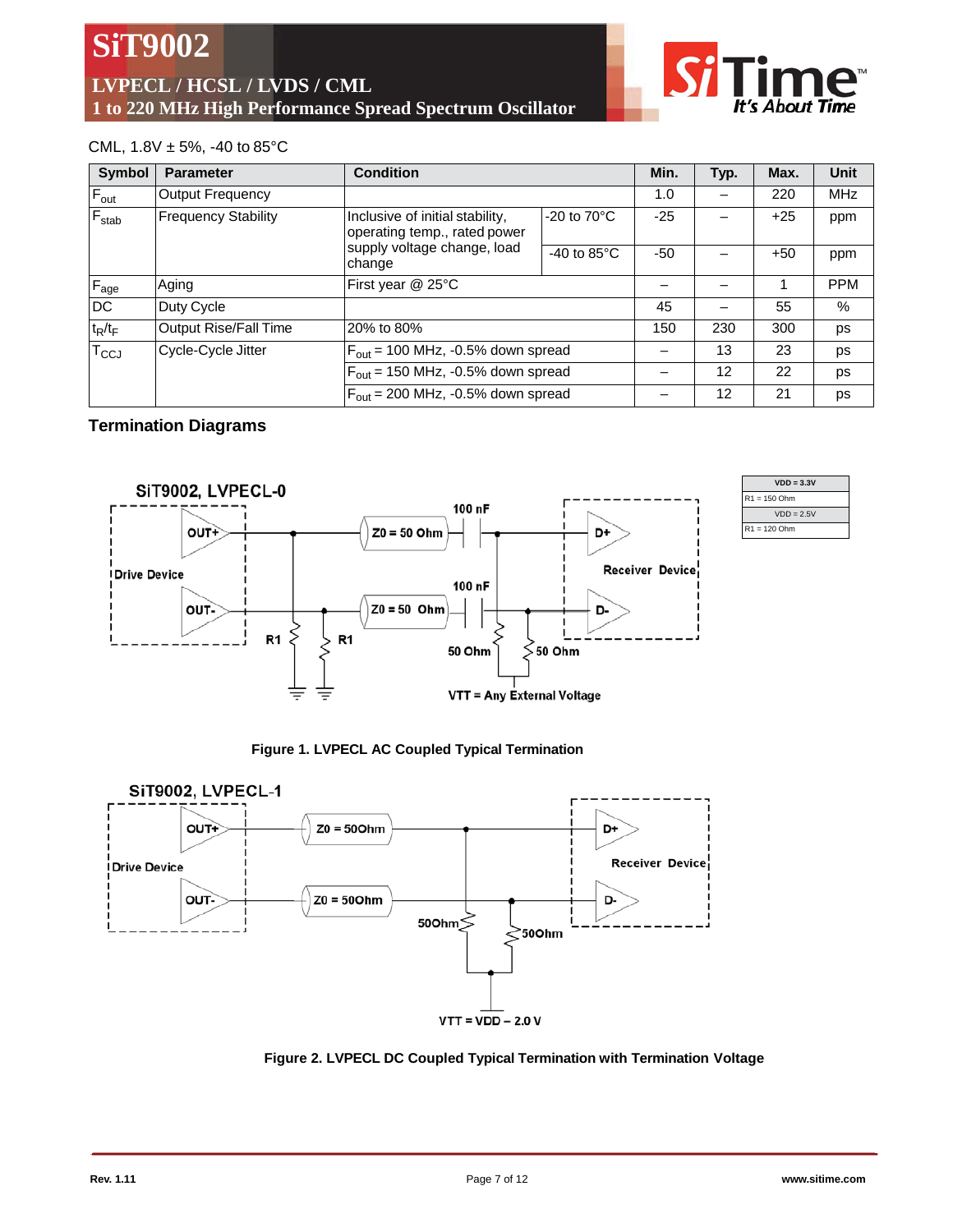D+



 $Z0 = 50$  Ohm









It's About Time

**SiT9002**

## **LVPECL / HCSL / LVDS / CML**

**1 to 220 MHz High Performance Spread Spectrum Oscillator**

**Note:** 1. All the tests are done with RS = 20 Ohm (recommended).

**SiT9002** 

**OUT+**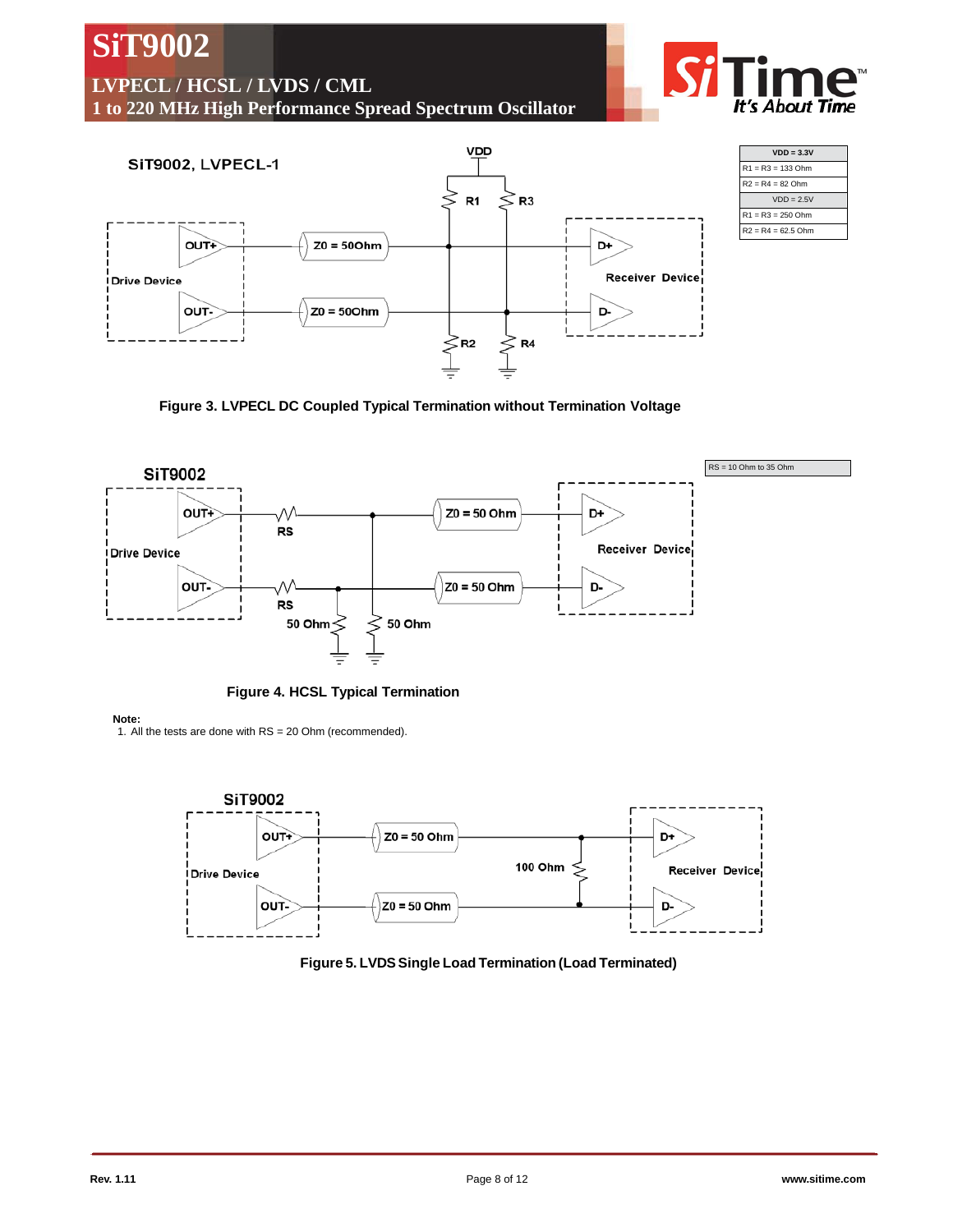

Note: For AC coupled operation, include/insert decoupling caps at points A or B





**Figure 7. CML Single Load Termination**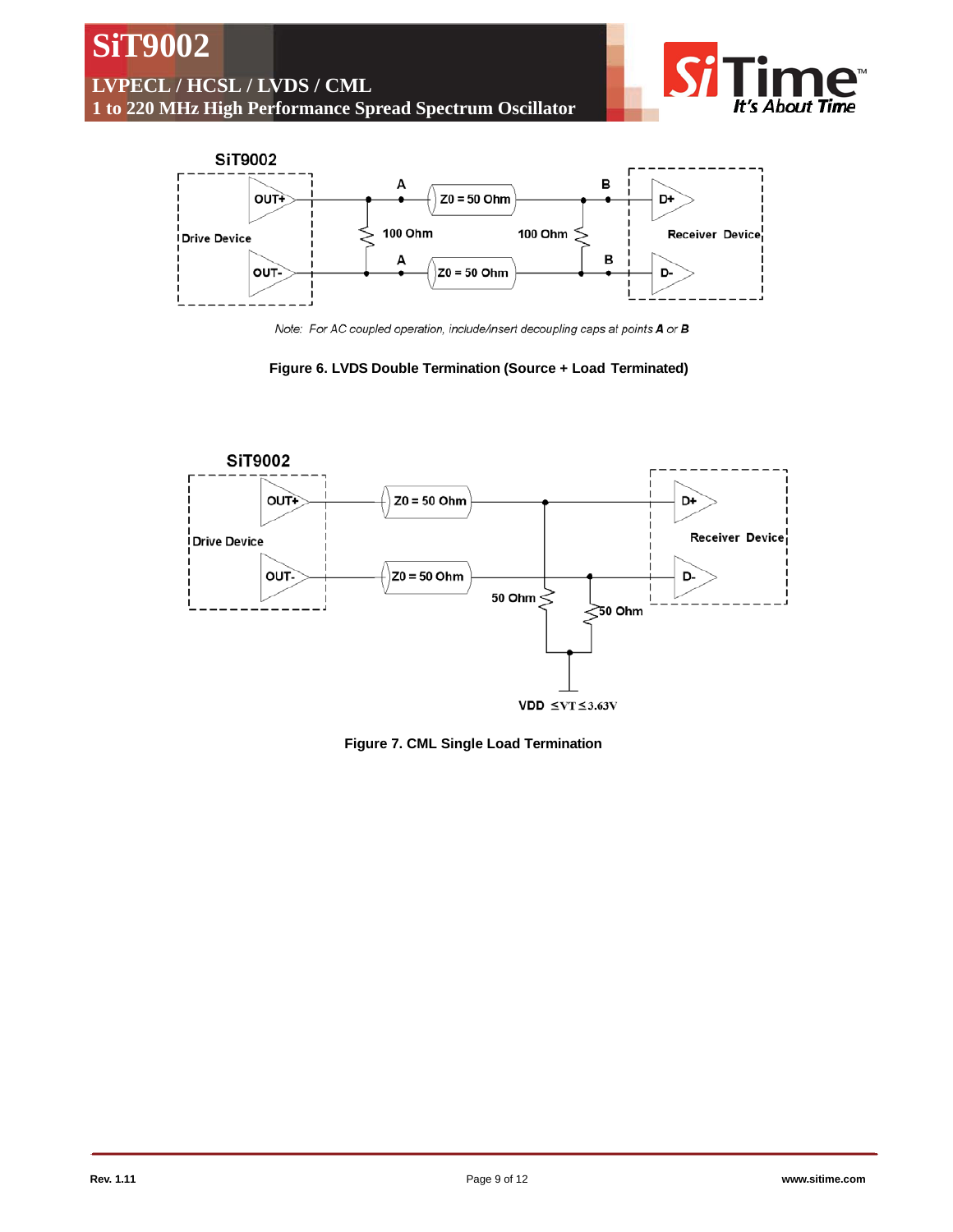# **SiT9002**

# **LVPECL / HCSL / LVDS / CML**

**1 to 220 MHz High Performance Spread Spectrum Oscillator**





#### Notes:

1. For DC-coupled operation, VT1 = VT2

2. For AC coupled operation, include/insert decoupling caps at points A or B

3. For AC-coupled operation with capacitors placed at point A, VT2 sets the input common mode of Receiver Device and need not to be related to VT1

**Figure 8. CML Double Load Termination**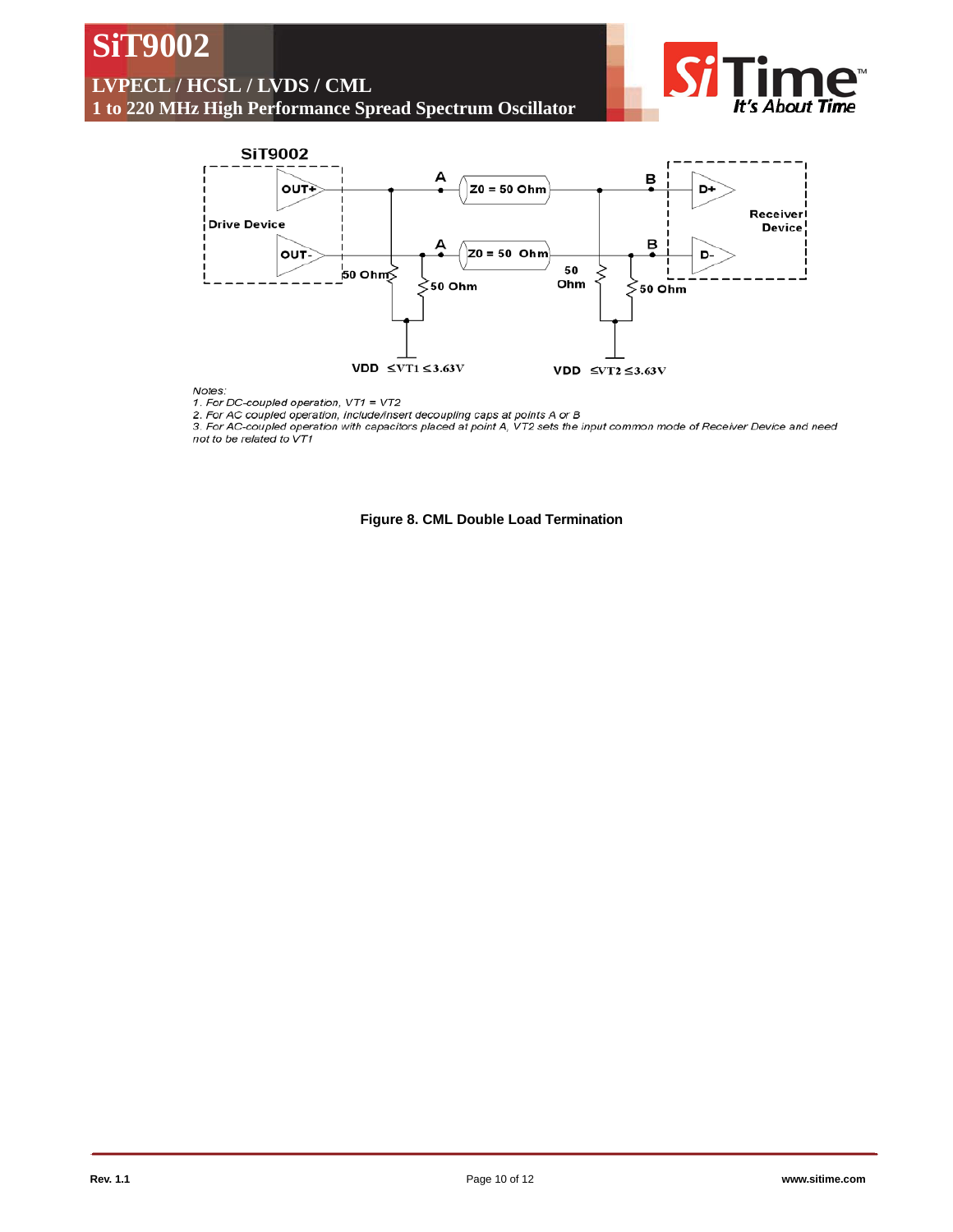**SiT9002 LVPECL / HCSL / LVDS / CML 1 to 220 MHz High Performance Spread Spectrum Oscillator** t**'s** About **Tim**e

#### **Ordering Information**

The Part No. Guide is for reference only. For real-time customization and exact part number, use the SiTime Part Number [Generator.](http://www.sitime.com/products/sit9002.php#calc)



## **Frequency Stability vs. Temperature Range Options**

| Frequency              | <b>Temperature</b>                        | <b>Supply Voltage</b> |      |      |  |  |
|------------------------|-------------------------------------------|-----------------------|------|------|--|--|
| <b>Stability (PPM)</b> | Range                                     | 1.8V                  | 2.5V | 3.3V |  |  |
|                        | C (-20 to +70 $^{\circ}$ C)               |                       |      |      |  |  |
| ±25                    | $1(-40 \text{ to } +85^{\circ} \text{C})$ |                       |      |      |  |  |
|                        | C (-20 to +70 $^{\circ}$ C)               |                       |      |      |  |  |
| ±50                    | $1(-40 \text{ to } +85^{\circ}C)$         |                       |      |      |  |  |

## **Signaling Type vs. Swing Select Options**

| <b>Signaling</b> |                     | <b>Supply Voltage</b> |      |      |  |
|------------------|---------------------|-----------------------|------|------|--|
| <b>Type</b>      | <b>Swing Select</b> | 1.8V                  | 2.5V | 3.3V |  |
|                  | Normal              |                       |      |      |  |
| LVPECL-0         | High                |                       |      |      |  |
|                  | Normal              |                       |      |      |  |
| LVPECL-1         | High                |                       |      |      |  |
|                  | Normal              |                       |      |      |  |
| <b>LVDS</b>      | High                |                       |      |      |  |
|                  | Normal              |                       |      |      |  |
| <b>CML</b>       | High                |                       |      |      |  |
|                  | Normal              |                       |      |      |  |
| <b>HCSL</b>      | High                |                       |      |      |  |

**Note:**

1. Without Center Pad.